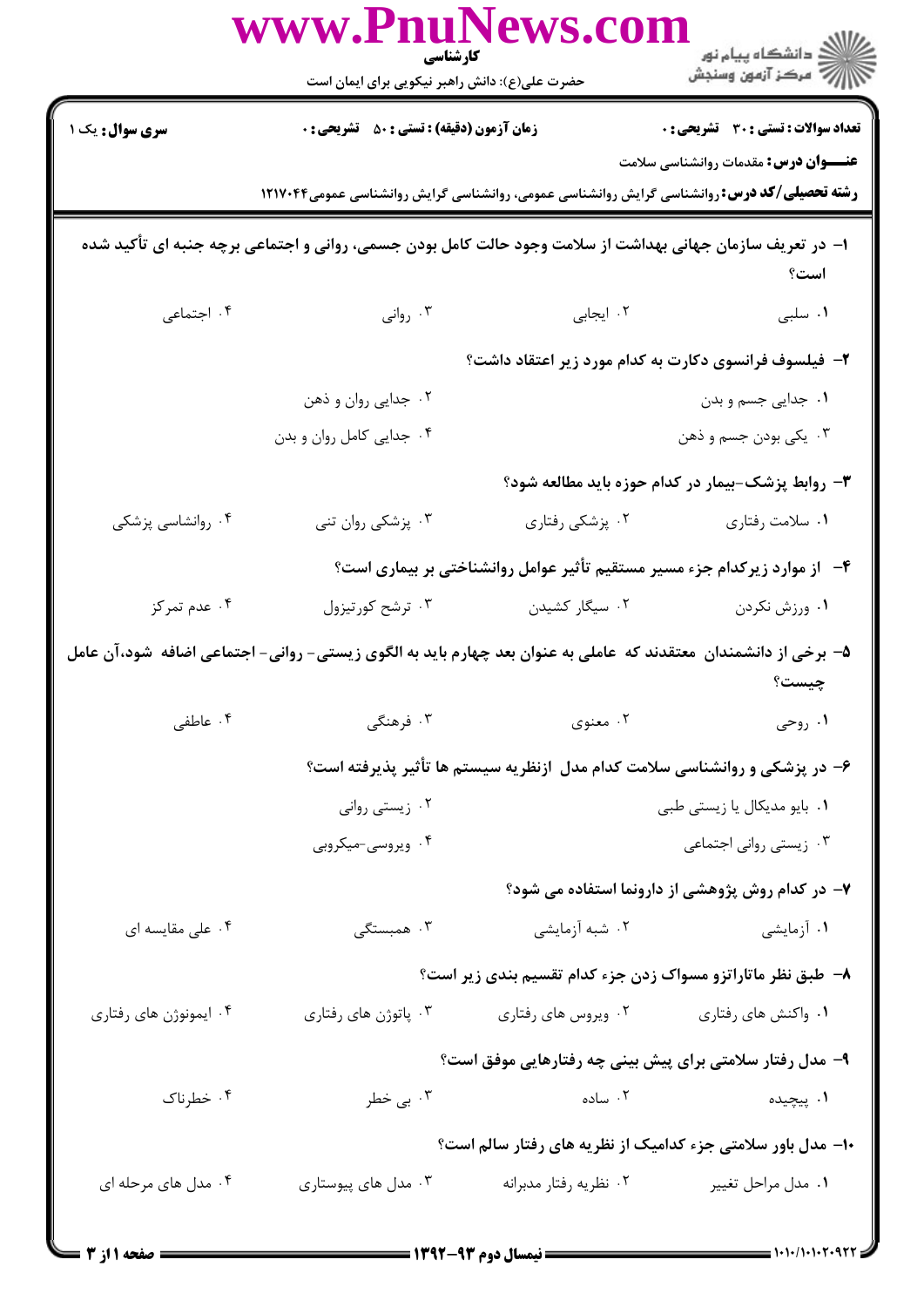| www.PnuNews.co<br>کارشناسی |                                                                                                    |                    |                                                                 |  |  |
|----------------------------|----------------------------------------------------------------------------------------------------|--------------------|-----------------------------------------------------------------|--|--|
|                            | حضرت علی(ع): دانش راهبر نیکویی برای ایمان است                                                      |                    | ڪ دانشڪاه پيا <sub>م</sub> نور<br>۾ مرڪز آزمون وسنجش            |  |  |
| <b>سری سوال : ۱ یک</b>     | زمان آزمون (دقیقه) : تستی : 50 ٪ تشریحی : 0                                                        |                    | تعداد سوالات : تستي : 30 ٪ تشريحي : 0                           |  |  |
|                            |                                                                                                    |                    | <b>عنـــوان درس:</b> مقدمات روانشناسی سلامت                     |  |  |
|                            | <b>رشته تحصیلی/کد درس:</b> روانشناسی گرایش روانشناسی عمومی، روانشناسی گرایش روانشناسی عمومی۱۲۱۷۰۴۴ |                    |                                                                 |  |  |
|                            |                                                                                                    |                    | 11- چه نظریه ای جزء مدل های پیوستاری نظریه های رفتار سالم نیست؟ |  |  |
|                            | ٠٢ نظريه حفظ انگيزش<br>۰۴ نظریه رفتار مدبرانه                                                      |                    | ٠١. مدل فرايند پذيرش احتياطي<br>۰۳ مدل باور سلامتی              |  |  |
|                            | ۱۲- در نظریه حفظ انگیزش متغیرهای سه گانه وخامت، ترس و آسیب پذیری باعث چه نوع ارزیابی می شوند؟      |                    |                                                                 |  |  |
| ۰۴ شناختی                  | ۰۳ مقابله                                                                                          | ۰۲ تهدید           | ۰۱ سازگارانه                                                    |  |  |
|                            |                                                                                                    |                    | 1۳- احساس فقدان در ارزیابی اولیه چه نام دارد؟                   |  |  |
| ۰۴ ترس                     | ۰۳ ضرر                                                                                             | ۰۲ تهدید           | ۰۱ چالش                                                         |  |  |
|                            |                                                                                                    |                    | <b>۱۴</b> - ارزیابی ثانویه با چه نوع پاسخ هایی همراه است؟       |  |  |
| ۰۴ کناره گیری              | ۰۳ اجتنابی                                                                                         | ۰۲ سازگارانه       | ۰۱ مقابله ای                                                    |  |  |
|                            |                                                                                                    |                    | ۱۵- گریه کودک برای خراب شدن عروسکش چه نوع پاسخی است؟            |  |  |
| ۰۴ هیجان مدار              | ۰۳ اجتنابی                                                                                         | ۰۲ سازگارانه       | ۰۱ مساله مدار                                                   |  |  |
|                            | ۱۶- نقش رسانه ها در مصرف چیپس و پفک توسط کدام نظریه توجیه می شود؟                                  |                    |                                                                 |  |  |
| ۰۴ یادگیری اجتماعی         | ۰۳ مراحل تغيير                                                                                     | ۰۲ شرطی شدن عامل   | ۰۱ شرطی شدن کلاسیک                                              |  |  |
|                            |                                                                                                    |                    | ۱۷– کدام استرس باعث سرکوب دستگاه ایمنی می شود؟                  |  |  |
| ۰۴ شدید                    | ۰۳ متناوب                                                                                          | ۰۲ مزمن            | ۰۱ حاد                                                          |  |  |
|                            | ۱۸− بر اساس کدام مدل حمایت اجتماعی حمایت همواره برای سلامتی مفید است؟                              |                    |                                                                 |  |  |
| ۰۴ تاثیر مستقیم            | سد مانند $\cdot$ ۳                                                                                 | ۰۲ تاثیرغیر مستقیم | ۰۱ سپرمانند                                                     |  |  |
|                            |                                                                                                    |                    | ۱۹- کدام نظریه بیشتر با منبع کنترل مرتبط است؟                   |  |  |
| ۰۴ اسناد                   | ۰۳ یادگیری اجتماعی                                                                                 | ۰۲ رفتاري اسكينر   | ٠١ عقلى- عاطفى اليس                                             |  |  |
|                            | ۲۰- فردی که معتقد است با خوردن غذای چرب دچار بیماری چربی ًمی شود،چه نوع کنترلی دارد؟               |                    |                                                                 |  |  |
| ۰۴ درونی                   | ۰۳ اغلب درونی                                                                                      | ۰۲ بیرونی          | ۰۱ اغلب بیرونی                                                  |  |  |
|                            |                                                                                                    |                    | <b>۲۱</b> – کدام کنترل اهمیت بیشتری دارد؟                       |  |  |
| ۰۴ عاطفی                   | ۰۳ شناختی                                                                                          | ۰۲ اطلاعاتی        | ۰۱ تصمیم گیری                                                   |  |  |
|                            |                                                                                                    |                    |                                                                 |  |  |